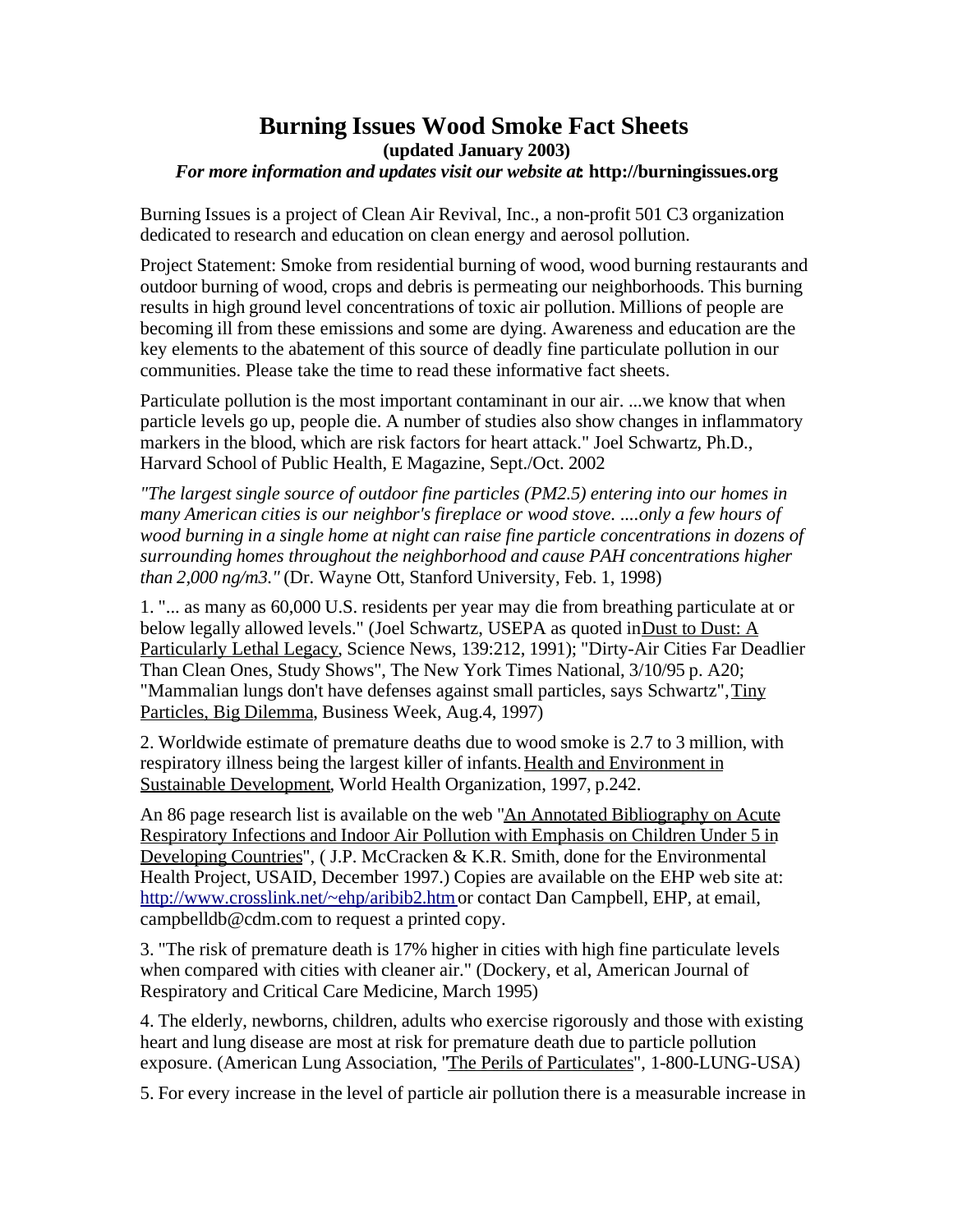chronic respiratory illness. On an average it is 6% increase in mortality and an 18 1/2% increase in respiratory hospital emissions for every 50 m/m3. (Joel Schwartz, Harvard School of Public Health, Particulate Air Pollution and Chronic Respiratory Disease, Environmental Research 62, 7-13, 1993)

6. In localities where wood is the predominant house heating fuel, wood stoves have been shown to contribute as much as 80% of the ambient PM10 (fine particle) concentrations during winter months. This study shows that the new technology stoves do not achieve the emission reduction expected. Some models were experiencing degraded emission control performance after only a few months use. "the relatively poor showing of the control technologies was very disappointing." (In-House Performance of New Technology Wood stoves, EPA/600/D-90/026, Robert C. McCrillis, EPA/600/D-90/026)

7. In some neighborhoods, on some days, 90% of the particle pollution is from residential burning. (Jane Koenig and Timothy Larson, A Summary of Emissions Characterization and Non-cancer Respiratory Effects of Wood Smoke, USEPA DOC #453/R-93-036, 1- 919-541-0888)

8. a) Children's health studies document that living in homes where wood is burned, and in communities where wood smoke is prevalent, the wood smoke smoke causes decreases in lung capacity and increases in asthma attacks, frequency and severity of general respiratory illness, emergency room visits and school absences. b.) Wood burning releases many air pollutants, some of these are: chlorinated Dioxin, carbon monoxide, methane, volatile organic compounds (VOCs), nitrogen oxides, polycyclic aromatic hydrocarbons (PAH), and fine particulate matter (PM10, PM2.5). ("A Summary of Emissions Characterizations and Non-Cancer Respiratory Effects of Wood Smoke", Anuszewski, , Larson, , and Koenig, (1992); " Simultaneous Indoor and Outdoor Particle Light Scattering Measurements at Nine Homes Using a Portable Nephelometer" University of Washington, Dept. of Civil Engineering and Dept. of Environmental Health)

9. Lab rats exposed to 750ug/m3 wood smoke concentration experienced an immediate 25% reduction in pulmonary bacterial clearance. Certain lung functions were reduced by 23% and 61% after 1.5 and 2.5 hours respectively. Researchers concluded that wood smoke compromises important pulmonary immune defense mechanisms and suggests an association between wood smoke and increased incidence of respiratory infection. (Zelikoff, J.T., N.Y. Univ. Med. Center, Instit. of Env. Med, CIAR Currents, Nov. 1994)

10. 50% of the polynuclear organic material (POM)in our air is from residential burning. POMs contain the subgroup PAH. PAHs include benzo(a) pyrene and other known carcinogenic compounds.(In-House Performance of New Technology Wood Stoves, EPA/600/D-90/026)

11. California: Data from a fixed site in a residential neighborhood of the San Francisco Bay Area shows that particulate concentrations increase most rapidly in the early evening and that the highest concentrations occur in the late evening, after 11 PM. (Real Time Monitoring of Air Borne Particulates", Mary J. Rozenberg, Inhalation Toxicology, (7(5), 1995 ).

12. California:In middle class suburban California neighborhood indoor and outdoor PAH levels coincided with residential wood stove and fireplace use in the evenings of the heating season. Indoor levels averaged 60% of outdoor levels. Indoor-Outdoor PAH Time Series from the Residential Exposure Project, Technical Progress Report #1, Development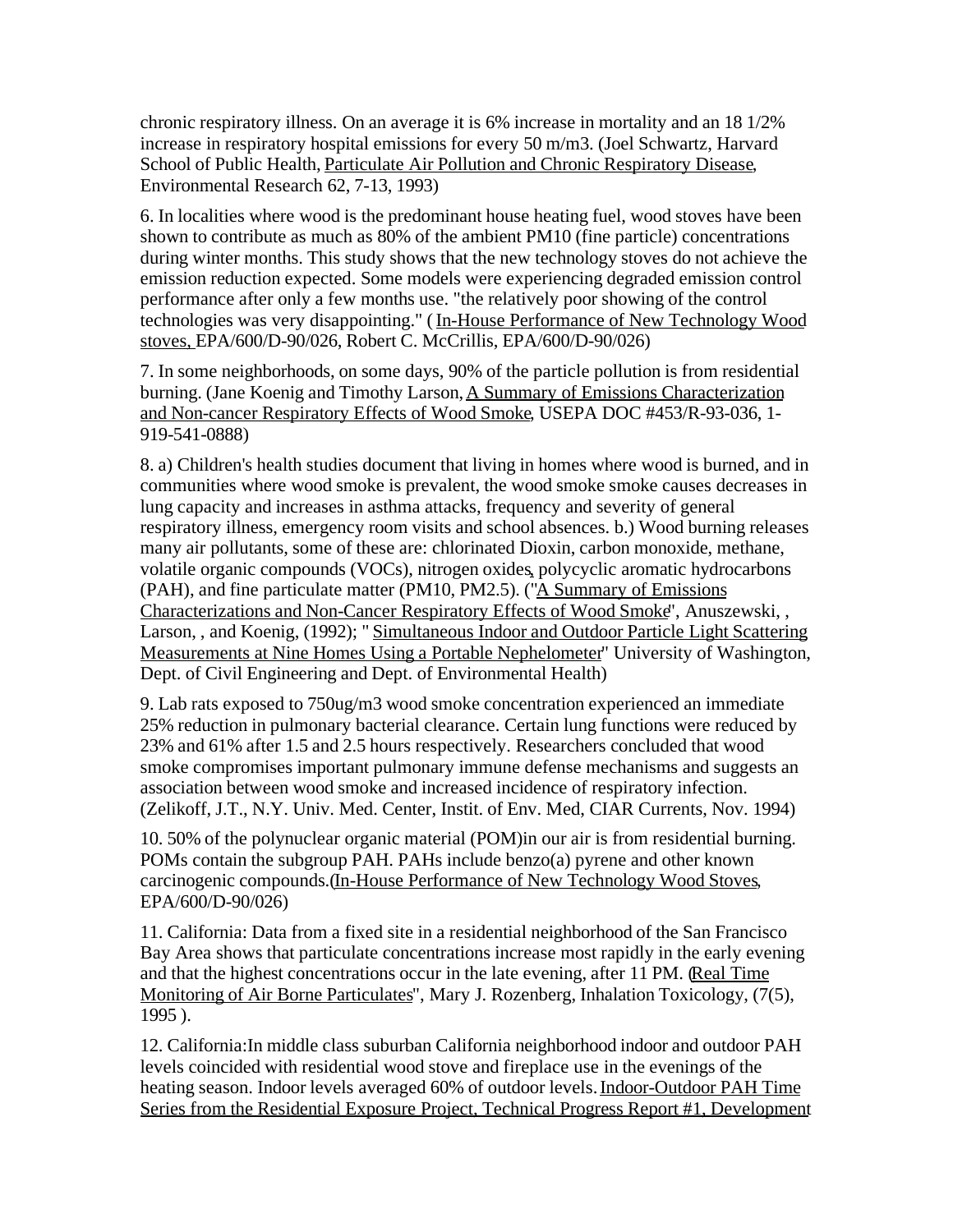of and Advanced Total Human Exposure Model, EPA Innovative Research Program, Nov. 1995, Wayne Ott, Ph.D; Neil Kleipus.

13. The US EPA warns that exposure to a fraction of a nanogram of PAH increases our risk of developing cancer. (Wood Burning Fireplaces: Romance or Risk, BioScience Vol. 32 No 2, February, 1982)

14. Wood smoke contains over 200 chemicals and compound groups. The emissions are almost entirely in the inhalable size range. This paper is a must read. (Environmental Impact of Residential Wood Combustion Emissions and Its Implications, John A. Cooper, APCA Journal, Vol.30 No.8, August 1980); Air borne wood dust (uncombusted) can cause respiratory, eye and skin irritation. Breathing excessive amounts of wood dust has been associated with nasal cancer in some industries. The international agency for research of cancer (LARC) classified all wood dust as a human carcinogen Group 1.

15.(a) Wood smoke particle analyses show particle range between 0.15 and .4 microns, with essentially none greater than one micron, (Koenig, et al, 1993); (b) Burning Issues shows a photograph of wood particles taken from a woman's diseased lung on our website. Note the tissue piercing shape of the coated and uncoated wood fibers, (Interstitial Lung Disease and Domestic Wood Burning, Ramage, Roggli, Bell, and Piantadosi, 1987); (c ) The smoke pollution particles are so small that they filter into our homes even with all the doors and windows closed. The level of indoor air pollution is typically equal to 70% of the outdoor pollution level. (The Health Effects of Wood Smoke, Washington State Department of Ecology)

16. (a)The EPA estimates that the lifetime cancer risk from wood stove smoke is twelve times greater than that from an equal volume of second hand tobacco smoke. (The Health Effects of Wood Smoke, Washington State Department of Ecology); (b)"Burning two cords of wood produces the same amount of mutagenic particles as: Driving 13 gasoline powered cars 10,000 miles each at 20 miles/gallon or driving 2 diesel powered cars 10,000 miles each @ 30 miles/gallon. These figures indicate that the worst contribution that an individual is likely to make to the mutagenicity of the air is using a wood stove for heating, follower by driving a diesel car. (Dr. Joellen Lewtas, Contribution of Source Emissions of the Mutagenicity of Ambient Urban Air Particles, U.S. EPA, #91-131.6, 1991)

17. Free radicals produced from wood smoke are chemically active for twenty minutes, tobacco smoke free radicals are chemically active for thirty seconds. Wood smoke free radicals may attack our bodies cells up to forty times longer once inhaled. (Lachocki, Pryor, et al, Persistent Free Radicals in Wood smoke, Louisiana State University, Free Radical Biology & Medicine Vol.12, 1992)

18. Dioxin:Wood burning is the second largest source of dioxin in the San Francisco Bay Area. (LLL, 2001) Wood burning is the third largest source of dioxin in the United States. (EPA 1994, Loretta Ucelli spokeswoman, Washington Post)

19. The San Francisco Bay Area alone could enjoy \$2 billion a year in health benefits, avoid thousands of serious illnesses and save 400 lives a year if the air quality regulators would focus on reducing particle air pollution (Jane Hall, Environmental Scientist, California State University at Fullerton, Air Quality Regulators Pick Wrong Target, S.F. Chronicle, 9/26/94) (David Fairley of the Bay Area Air Quality Management District estimates that more than \$1 billion of medical illness expense in the Bay area is from wood smoke pollution. One wood fire can cost as much as \$40. of medical damage to neighbors.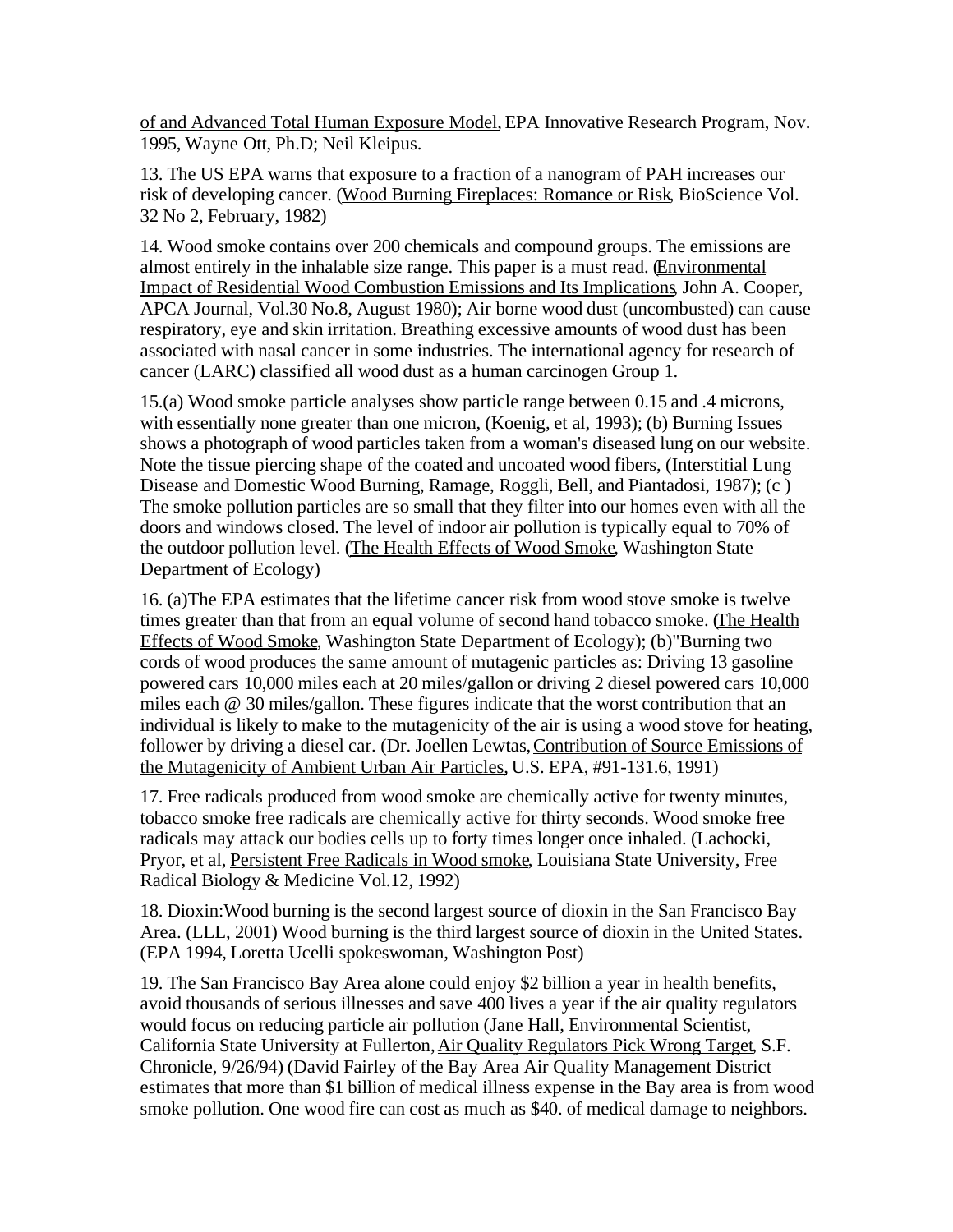The BAAQMD estimates that fewer than 16% of the population burn wood)

20. "Simply banning or limiting wood fires could potentially save many lives at little or no cost."(David Fairley, Bay Area Air Quality Management District, De Mandel, R., Rothenberg, M., and Perardi, T. (1992), Results From the 1991-92 Pilot Study of Wintertime PM10 in the San Francisco Bay Area, BAAQMD, TM 92002)

21. Animal toxicology studies show that wood smoke exposure can disrupt cellular membranes, depress macrophage activity, destroy ciliated and secretory respiratory epithelial cells and cause aberrations in biochemical enzyme levels." (3)A Summary Of Emissions Characterization And Noncancer Respiratory Effects Of Wood Smoke, Timothy V. Larson and Jane Q. Koenig, U.S.EPA-453/R-93-036, Dec. 1993)

22. A medical evaluation of Mexican women who regularly cook over open wood fires revealed ravaged lungs and Pulmonary Arterial Hypertension, more severe than tobaccorelated Chronic Obstructed Pulmonary Disease. (Pulmonary Arterial Hypertension and Cor Pulmonale Associated with Chronic Domestic Wood smoke Inhalation, Julio Sandoval, M.D., etal., Chest 1993;103:pp12-20.)

23. Wood stoves linked to mouth cancer. Thursday January 21 8:07 PM ET NEW YORK, Jan 21 (Reuters Health) -- Wood burning stoves appear to increase the risk of cancers of the mouth and throat, a study suggests. People exposed to the smoke from such stoves have 2 to 3 times the risk of cancers of the mouth and throat, and the wood stoves may be responsible for 30% of all such cancers, according to the study conducted of 2,352 people living in Southern Brazil. ``Cooking and heating stoves are used in more than half the world's households and have been shown in many locations to produce high indoor concentrations of particulates, carbon monoxide and other combustion-related pollutants,'' reported Dr. Eduardo Franco, of McGill University, Montreal, Canada, and colleagues in the International Journal of Epidemiology. ``Wood and coal fires generate a number of combustion products which are known, or suspected carcinogenic agents.'' Franco, along with Brazilian colleagues, compared 784 patients with mouth and throat cancers to 1,568 people without cancer. Of the cancer patients, about 48% had mouth cancer, 27% had pharyngeal cancer and 25% had laryngeal cancer. After taking into account tobacco and alcohol consumption, which increase the risk of such cancers, particularly when consumed together, the researchers found that the use of a wood stove was still linked to increased cancer risk. The women in the study appeared to be at greater risk for the cancer, particularly cancer of the larynx. ``This finding is probably related to the fact that women are more exposed to emissions from wood stoves,'' the authors note. ``Analogous results were found in China, where women exposed to emissions from cooking stoves were at higher risk of developing lung cancer than men.''(International Journal of Epidemiology 1998; 27:936-940)

24. England began to mandate clean fuel use following the UK Clean Air Act of 1956, first in London, then in towns of designated populations with a smoke control order. This was a result of the deaths of 4,000 people during the infamous London Smog air pollution episode of December 1952. Solid fuel combustion was a significant contributing factor. This one page ordinance has stood for over fifty years. (Clean Air Legislation in the UK. On Her Majesty's Service, Dept. of the Environment)

25. "I saw very strong and significant associations between tonsillitis, frequent cough, pseudo-croup, exercise induced wheeze, food allergies and Wood smoke exposure in our